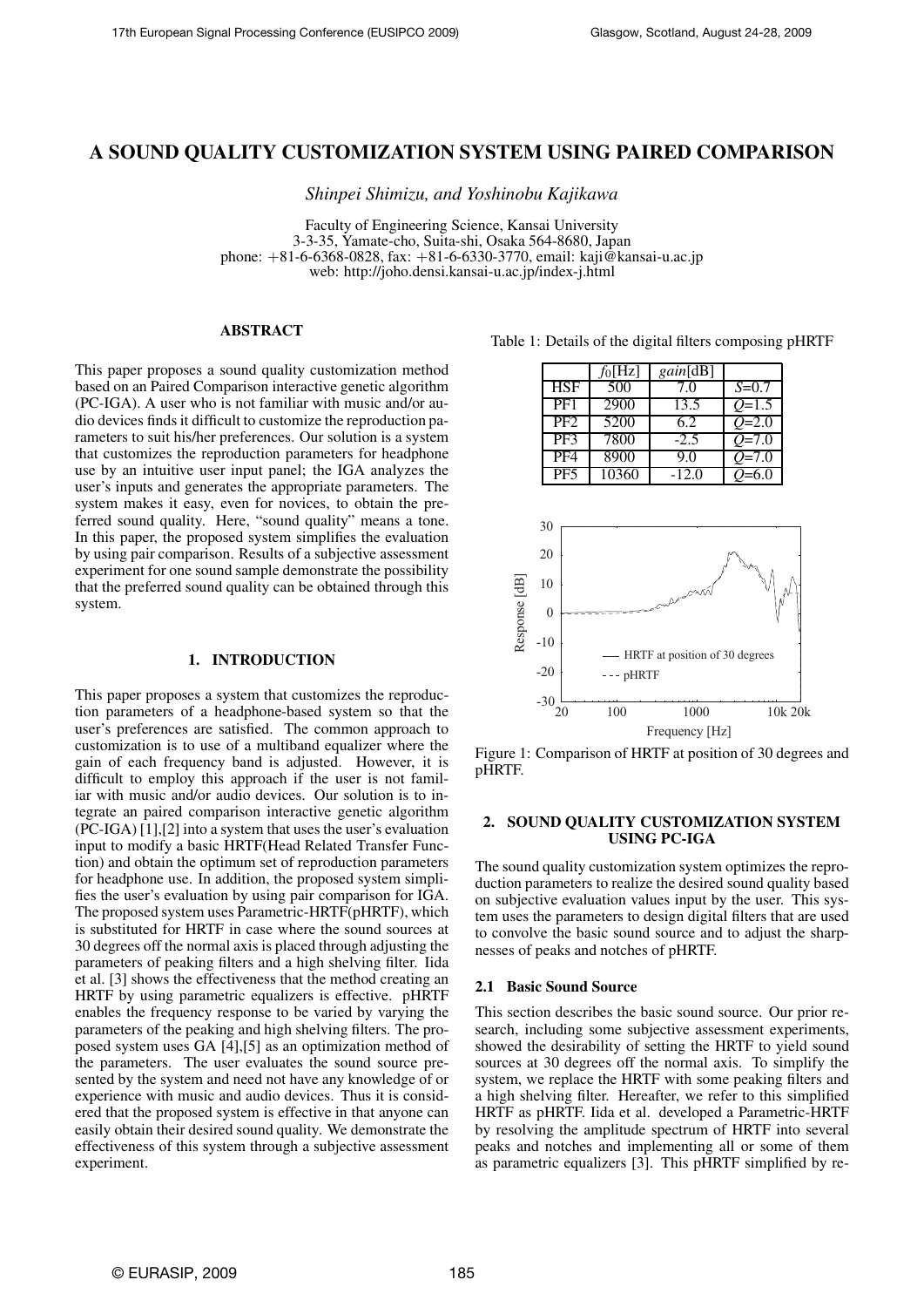

Figure 2: Parameters of peaking and shelving filters.



ferring the method of the Parametric-HRTF enables the frequency response to be varied by varying the parameters of the peaking and shelving filters. The details of the digital filters composing pHRTF are shown in Table 1. Each parameter in Table 1 is defined in Fig. 2. The comparison of HRTF at position of 30 degrees and pHRTF is shown in Fig. 1.

### 2.2 Optimization by PC-IGA process

This section describes the PC-IGA [1],[2] process. PC-IGA(Paired Comparison Interactive Genetic Algorithm) uses a tournament tree and uses the characteristic of the tournament tree in the genetic operation. An example of the tournament tree is shown in Fig. 3. From one round to the finals, child individuals are generated through crossover and mutation for winner individuals surviving to the next match in the next round of tournament. The child individuals replace the corresponding loser individuals. In addition, the loser individual in the finals is replaced with mutated champion the individual. For example, A and C win at the one round of the first and the second matches. As a result, B and D which lost to A and C are replaced with the individuals generated through the crossover and mutation of A and C. By repeating such an operation, the finalist (solution candidate) is left as the elite solution of the generation in the next tournament (next generation) .

#### 2.3 System Structure

The flow chart of the system is shown in Fig. 4 and the search ranges of the parameters of the lower-frequency and



Figure 4: Flow-chart of the proposed system.

Table 2: Search range of the parameters (lower-frequency)

|     |                  | min  | max   | bit |
|-----|------------------|------|-------|-----|
| LSF | $f_0[Hz]$        | 50   | 200   |     |
|     | <i>gain</i> [dB] | -75  | I ( ) |     |
|     | $f_0[Hz]$        | 200  | 950   |     |
| PF  | gain[dB]         | -7.5 | 10    |     |
|     |                  |      |       |     |

Table 3: Search range of the parameters (higher-frequency)

|                                       |    | mnn | max | hit |
|---------------------------------------|----|-----|-----|-----|
| $\overline{PF1(f_0=2900[\text{Hz}])}$ | O. | 0.3 | 1.5 |     |
| $PF2(f_0=5200[Hz])$                   | Ų. | 03  | 2.0 |     |
| $PF3(f_0=7800[\overline{Hz}])$        | Ų. | 0.5 | 7 O |     |
| $PF4(f_0=8900[Hz])$                   | Ų. | 0.5 | 7 O |     |
| $PF5(f_0=10360[Hz])$                  | O  | 0.5 | 6.0 |     |

Table 4: Parameters in PC-IGA

| Crossover            | one-point crossover |
|----------------------|---------------------|
| Crossover rate       | 1.0                 |
| Mutation             | uniform mutation    |
| <b>Mutation</b> rate | 0.01                |

the higher-frequency and bit numbers assigned to each parameter are shown in Tables 2, and 3 respectively. The flow of the system is shown below.

- 1. The 1st tournament for the lower frequency parameters is held. Then, the initial individuals (i.e.,the participation population of the tournament) are 4 individuals fixed. The parameters of **Table 3** is set to have the same frequency response as pHRTF.
- 2. After the champion individual is determined, genetic operator is performed for the parameters of Table 2 based on the result of the tournament.
- 3. The 2nd tournament for the lower frequency parmeters is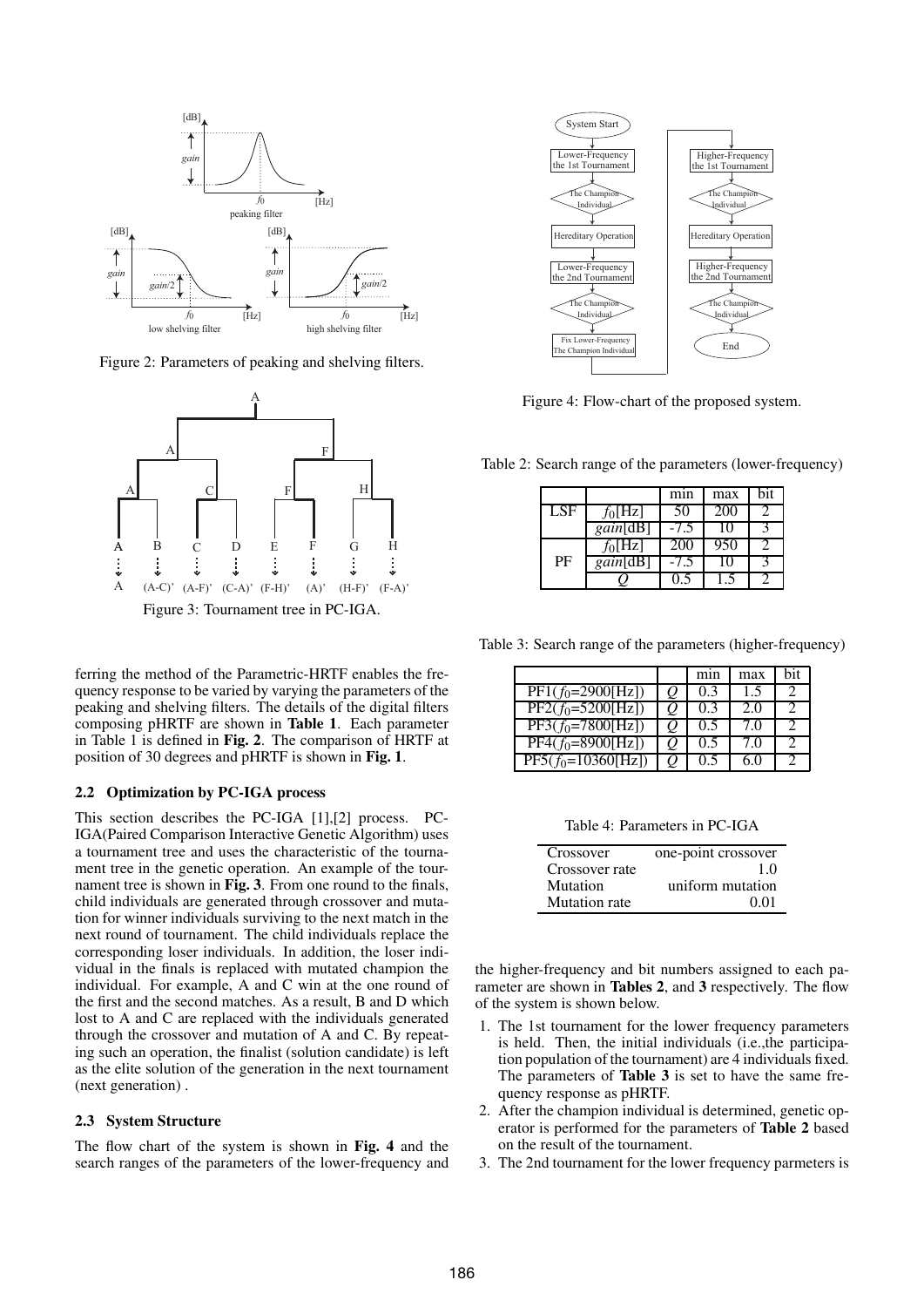Table 5: Conditions of subjective assessment

|                    | 12                           |
|--------------------|------------------------------|
| Number of subjects |                              |
| Music sample       | I believe (WAV file from CD) |
| Listening time     | 15 <sub>s</sub>              |
| Frequency range    | $20 - 20000$ Hz              |
| Headphone          | MDR-Z600(SONY)               |

held.

- 4. After the champion individual is determined, the lower frequency parameters are fixed to those of the champion individual.
- 5. The 1st tournament for the higher frequency parameters is held. Then, the initial individuals are 8 and those individuals, initial parameter sets are generated at random.
- 6. After the champion individual is determined, the genetic operator is performed for the parameters of Table 3 based on the result of the tournament.
- 7. The 2nd tournament for the higher frequency parameters is held.
- 8. After the champion individual is determined, the corresponding parameters are the optimum parameters.

Each parameter (crossover, mutation) in PC-IGA is shown in Table 4.

# 3. VERIFICATION OF EFFECTIVENESS

We conduct a subjective assessment experiment (Subjective Assessment Experiment 1) using the proposed system for 20 year old students and another subjective assessment experiment (Subjective Assessment Experiment 2) using the optimum parameters of each subject to demonstrate the effectiveness of the proposed system.

#### 3.1 Subjective Assessment Experiment 1

The conditions of the subjective assessment experiment 1 using the proposed system are shown in Table 5. The subjects were 12 men in their twenties. The user interface of the system is shown in Fig. 5. From Fig. 5, each user only evaluates the sound source with favorite sound quality.

Comparisons of pHRTF and the frequency responses filtered by using the optimum parameters of 5 subjects are shown in Figs. 6-10. From Figs. 6 and 9, subjects A and D prefer the frequency response with high gain in the low and middle frequency band. From Figs. 7, 8 and 10, subject B, C and E prefer the frequency response that is similar to pHRTF or with a little low gain in the low and middle frequency band. In the middle and high frequency band, each subject prefers various frequency responses. We also asked the subjects if they were satisfied with the sound quality yielded by the optimum parameters. All subjects answered that they were so satisfied.

### 3.2 Subjective Assessment Experiment 2

We inspect whether favorite sound quality is really provided for a subject by the proposed system. We demonstrate the effectiveness of the proposed system through verifying a significance of preference among some music sources. We use music sources generated by the optimum parameters of each





Figure 5: User interface of the proposed system.



Figure 6: The comparison of pHRTF and the frequency response generated by the optimum parameters of subject A.



Figure 7: The comparison of pHRTF and the frequency response generated by the optimum parameters of subject B.

subject in 3.1. Music sources used for experiment are as follows.

- 1. Original music source.
- 2. Music source generated by the parameters of the lowerfrequency 2nd tournament's champion individual.
- 3. Music source generated by the optimum parameters.
- 4. Music source generated by the parameters of pHRTF.